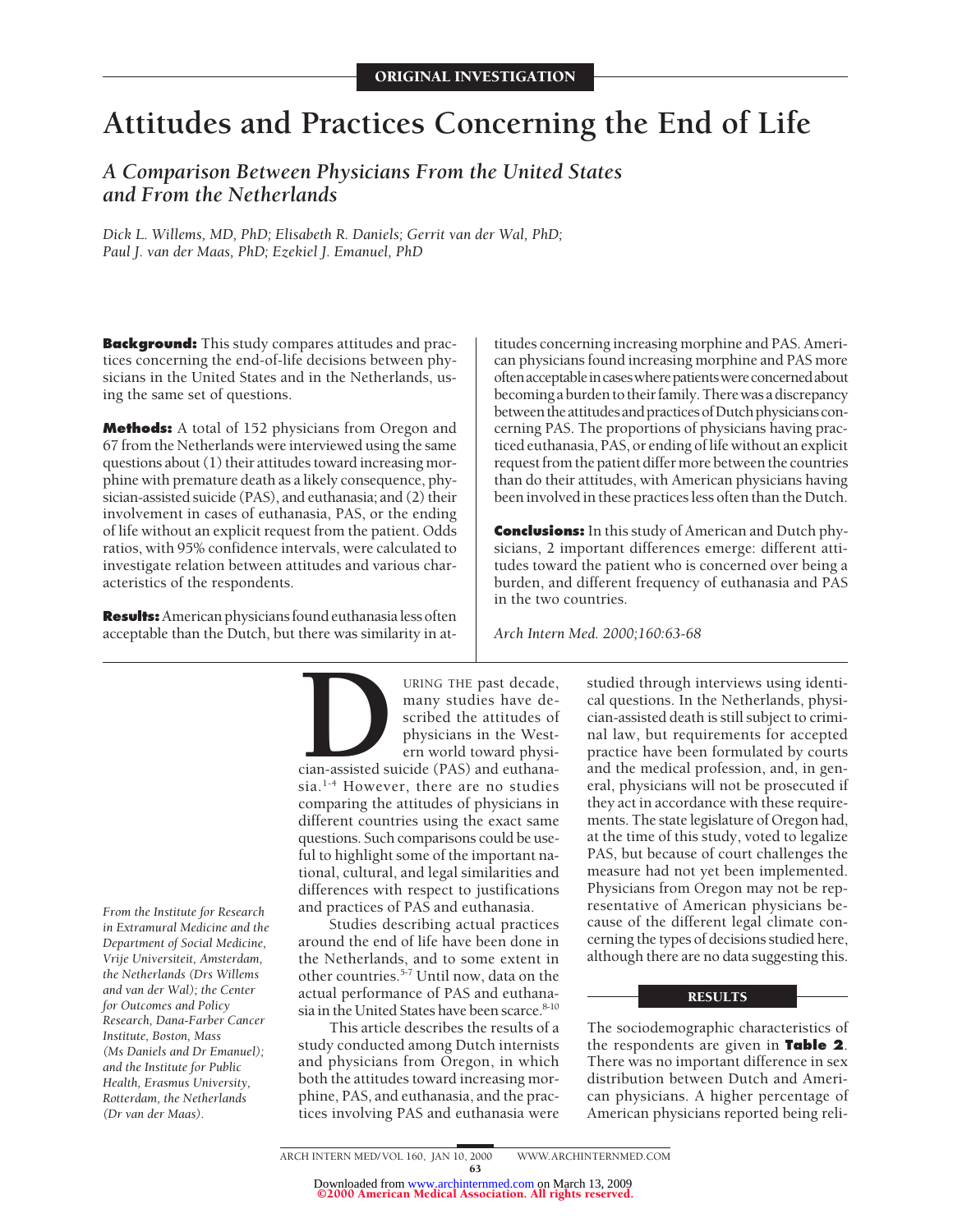## *PARTICIPANTS AND METHODS*

As part of a larger study on practices of euthanasia, PAS, and life-ending without an explicit request, we selected all Oregon oncologists listed in the membership list of the American Society of Clinical Oncology and licensed by the Oregon Board of Medical Examiners (74 oncologists). We also randomly selected 6% of the medical internists and family practitioners licensed by the Oregon Board of Medical Examiners (74 internists and 65 family practitioners). Physicians who had died, were retired, were severely ill and not practicing, or no longer practiced in Oregon were not eligible.

Physicians were sent a letter explaining the study and containing a postage-paid opt-out card. Oncologists who did not return the postcard were contacted for a telephone interview by a trained interviewer. Of the 213 physicians selected, 1 had died, 8 retired, 8 were severely ill, and 5 left Oregon. Of the 191 eligible physicians, 56 oncologists, 46 internists, and 50 family physicians (n = 152) completed interviews between February and June 1995. Therefore, the overall response rate was 80%.

To protect confidentiality of respondents, physicians were told that completed surveys would not include individual identifiers but codes and that all forms with individual identifiers would be destroyed before publication of data. These identifiers have been destroyed.

To achieve the highest possible comparability between physicians (taking into account the differences between specialties in the two countries—oncology is not a separate specialty in the Netherlands as in the United States), we decided to compare the answers given by the American physicians with internists in the Netherlands.

As part of a nationwide study intended to evaluate the notification procedure for physician-assisted death in the Netherlands, in which a total of 405 physicians from different specialties were interviewed, we interviewed a random sample of 67 internists. Internists are the primary care physicians of 34% of the deceased in Dutch hospitals (where about 40% of all deaths occur). The internists were identified using the database of the Specialist Registration Committee of the Royal Dutch Medical Association. To be selected for the study, they had to have been practicing since January 1, 1994, and to have worked in the same institution since then. They were excluded from the study if they only did outpatient work. So that the desired number of 67 internists could be interviewed, 106 were sampled. Eighteen did not meet the inclusion criteria, 6 could not be located, and 15 refused (18% of those who met the selection criteria). The interviews were conducted between September 1995 and February 1996, and took 21⁄2 hours on average. They focused on the actual experience with decisions concerning the end of life (most recent cases), and also contained questions about attitudes and opinions.

Part of the questions concerning attitudes and opinions were posed as clinical vignettes that explicitly focused on ethical aspects. Vignettes that had been used in the American study were translated and incorporated into the Dutch interviews with internists. Interviews were conducted face-to-face by physicians who had received special interview training. Anonymity was guaranteed by a statement signed by the interviewer, and all individual identifiers of the physician were removed from the questionnaire. Quality control on the interviews was maintained by systematic review of conducted interviews by the interviewer and the researcher.

Physicians from Oregon and from the Netherlands were presented 4 clinical vignettes (**Table 1**), as previously described.<sup>3</sup> The vignettes were translated from English into Dutch and, to ensure the accuracy of the translation, they were translated back into English by a native American who is fluent in Dutch. After this, a few minor adaptations proved necessary. The only difference between the American and the Dutch vignettes was that in the American interviews potassium chloride was mentioned as an example of a drug to end the patient's life; since it did not seem necessary to give examples in the Netherlands, it was left out of the Dutch text.

After having read the vignette, the interviewer asked 3 questions: "Is it all right to increase morphine even if premature death is a likely consequence?" (in the second vignette we asked, "Is it all right to prescribe or increase ... ]?"), "Would it have been all right, upon request from the patient, to intentionally prescribe drugs so the patient could end his or her life by overdose?" and "Would it have been all right, upon request from the patient, to administer intravenous drugs, such as potassium, to intentionally end the patient's life?" To avoid misunderstanding with regard to the first question in the second, third, and fourth vignettes (where the patient had no or well-controlled pain), physicians who found fault with the question were readdressed "Morphine is one of the few options doctors have in such cases." The response categories were "yes," "probably yes," "probably no," "no," and "uncertain."

We calculated 95% confidence intervals (CIs) for the differences between the groups using the Confidence Interval Analysis computer program<sup>11</sup>; to calculate P values, we used the  $\chi^2$  test. We calculated odds ratios (ORs) for the relationships between the answers to the vignettes and various other characteristics, such as religion, gender, age, and having a living will or not.

Euthanasia is defined as the administration of drugs with the explicit intention of ending a patient's life at the patient's explicit request, and PAS is defined as the prescription or supplying of drugs with the explicit intention of enabling the patient to end his or her life by an overdose. The ending of life without an explicit request is defined as the administration of drugs with the explicit intention of ending the patient's life without a concurrent, explicit request by the patient.

Physicians who had at least once performed euthanasia, PAS, or had ended a patient's life without an explicit request were asked in-depth about the details of their most recent case: the diagnosis; the estimated shortening of life; whether there was a request by the patient; whether the physician had discussed the intended action with another physician; the experience of the physician; and whether he or she would perform euthanasia, PAS, or end life without an explicit request again should a similar case occur.

gious than Dutch internists; most religious Oregon physicians were Protestants, while most of the religious Dutch were Catholics. The mean age of the Dutch internists was 48 years and was 44 years for the American physicians.

In the Dutch study, 15 (11%) of the physicians refused to participate. The most frequent reason was lack of time; there was no indication that their views or practices differed from responders.

Downloaded from [www.archinternmed.com](http://www.archinternmed.com) on March 13, 2009 © 2000 American Medical Association. All rights reserved.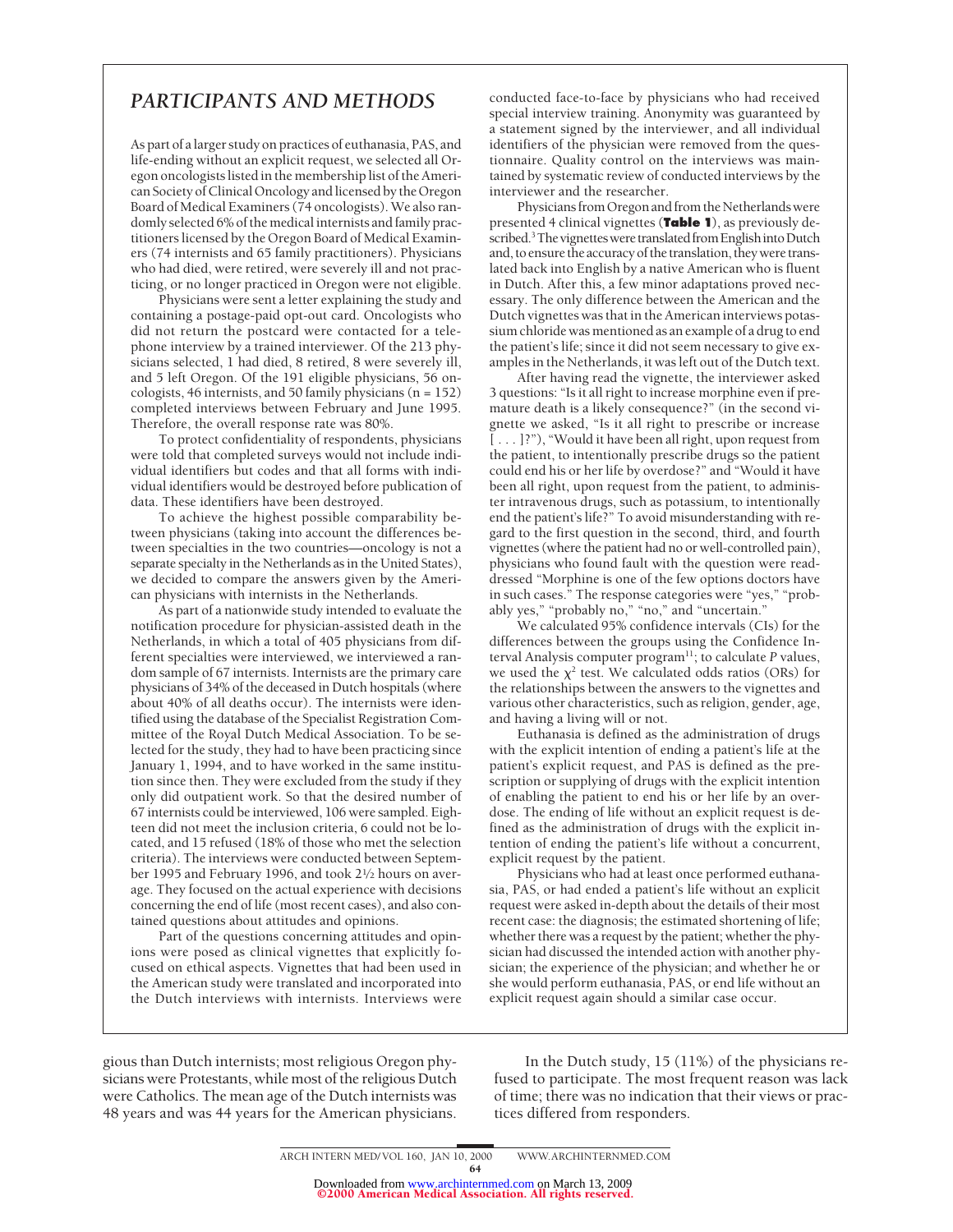In the Oregon sample, 39 (20%) refused to participate. Physicians who mailed the opt-out card were not asked for their reasons to do so.

## **ATTITUDES**

**Table 3** shows the proportions of American and Dutch physicians who endorsed increasing morphine (even if premature death would be a likely consequence), or providing euthanasia or PAS, in the 4 vignettes. Importantly, except for the vignette about unremitting pain, a similar proportion of Dutch and American physicians

## **Table 1. Vignettes**

## 1. Pain

A patient develops metastatic cancer that invades the bones, resulting in *excruciating pain*. Current levels of morphine, nerve blocks, and other treatments are failing to completely control the pain.

#### 2. Debility

A competent patient has terminal cancer with a few months to live. The patient has no pain but is debilitated and cannot get out of bed or provide self-care. The patient has seen a psychiatrist and is not clinically depressed, but repeatedly asks for a life-ending injection.

#### 3. Burden

A competent patient has a terminal cancer with a few months to live. The patient has well-controlled pain and can continue self-care but is increasingly concerned over the burden that deterioration and death will place on his or her family. The patient has seen a psychiatrist and is not clinically depressed, but repeatedly asks for a life-ending injection.

#### 4. Meaningless

A competent patient has terminal cancer with a few months to live. The patient has well-controlled pain and can continue self-care but finds life meaningless and purposeless. The patient has seen a psychiatrist and is not clinically depressed, but repeatedly asks for a life-ending injection because he sees no point in a drawn-out death process.

agreed with increasing morphine and providing PAS. In the vignette about being a burden to the family, American physicians were more likely than Dutch physicians to find it acceptable to increase morphine and provide PAS to patients. Indeed, more Dutch physicians found it acceptable to provide PAS and euthanasia to a patient who finds life meaningless than to a patient who is concerned about being a burden. Conversely, among the Oregon physicians, as many found it acceptable to provide PAS for a patient who finds life meaningless as for those who worry about being a burden.

In all vignettes, an equal proportion of Dutch physicians considered euthanasia and PAS ethically acceptable. Conversely, American physicians were consistently less likely to find euthanasia acceptable compared with PAS.

With regard to the pain vignette, American physicians who considered themselves religious were signifi-

## **Table 2. Characteristics of the Physicians Interviewed**

|                                 | No. $(%)$ of Respondents*                       |                                         |  |
|---------------------------------|-------------------------------------------------|-----------------------------------------|--|
|                                 | <b>United States</b><br>(Oregon)<br>$(n = 152)$ | The<br><b>Netherlands</b><br>$(n = 67)$ |  |
| Male                            | 125(82)                                         | 57 (86)                                 |  |
| Female                          | 27(18)                                          | 9(14)                                   |  |
| Somewhat or strongly religious  | 92(61)                                          | 29 (44)                                 |  |
| Religion or philosophy of lifet |                                                 |                                         |  |
| Protestant                      | 80(53)                                          | 8(29)                                   |  |
| Catholic                        | 33(22)                                          | 12(43)                                  |  |
| Jewish                          | 15(10)                                          | NA.                                     |  |
| Other                           | 24(16)                                          | 4(14)                                   |  |
| <b>Humanist</b>                 | NA                                              | 4(14)                                   |  |
| Has living will                 | 51 (34)                                         | 2(3)                                    |  |

\*NA indicates not asked.

†One missing from the Dutch study.

## **Table 3. Attitudes Concerning Physician-Assisted Suicide and Euthanasia**

|                                 | No. (%) of Respondents*                         |                                                |                                                 |        |
|---------------------------------|-------------------------------------------------|------------------------------------------------|-------------------------------------------------|--------|
| <b>Vignettes</b>                | <b>United States</b><br>(Oregon)<br>$(n = 152)$ | <b>The</b><br><b>Netherlands</b><br>$(n = 67)$ | <b>Differences</b><br>(95% Confidence Interval) | P      |
| Pain                            |                                                 |                                                |                                                 |        |
| Increase morphine               | 147 (97)                                        | 64 (96)                                        | $1 (-5 to 7)$                                   | .67    |
| Physician-assisted suicide      | 81(53)                                          | 37(56)                                         | $-3$ ( $-17$ to 12)                             | .71    |
| Euthanasia                      | 36(24)                                          | 39(59)                                         | $-35$ ( $-49$ to $-22$ )                        | < .001 |
| Debility                        |                                                 |                                                |                                                 |        |
| Prescribe† or increase morphine | 54 (36)                                         | 29(43)                                         | $-7$ ( $-21$ to $7$ )                           | .32    |
| Physician-assisted suicide      | 56 (37)                                         | 35(52)                                         | $-15$ ( $-30$ to $-12$ )                        | .03    |
| Euthanasia                      | 21(14)                                          | 33(49)                                         | $-35$ ( $-49$ to $-22$ )                        | < .001 |
| <b>Burden</b>                   |                                                 |                                                |                                                 |        |
| Increase morphine               | 35(24)                                          | 4(6)                                           | 18 (9 to 27)                                    | .007   |
| Physician-assisted suicide      | 36(24)                                          | 6(9)                                           | 15 (5 to 24)                                    | .01    |
| Euthanasia                      | 8(7)                                            | 3(4)                                           | $3(-4 to 9)$                                    | .44    |
| <b>Meaningless</b>              |                                                 |                                                |                                                 |        |
| Increase morphine               | 31(20)                                          | 10(15)                                         | $5(-6 to 15)$                                   | .42    |
| Physician-assisted suicide      | 32(22)                                          | 12(18)                                         | $4$ ( $-7$ to 15)                               | .56    |
| Euthanasia                      | 9(7)                                            | 9(14)                                          | $-7$ ( $-15$ to 3)                              | .14    |

\*Respondents who answered either "yes" or "probably yes."

†In this vignette, the patient may or may not be taking opioids.

Downloaded from [www.archinternmed.com](http://www.archinternmed.com) on March 13, 2009 © 2000 American Medical Association. All rights reserved.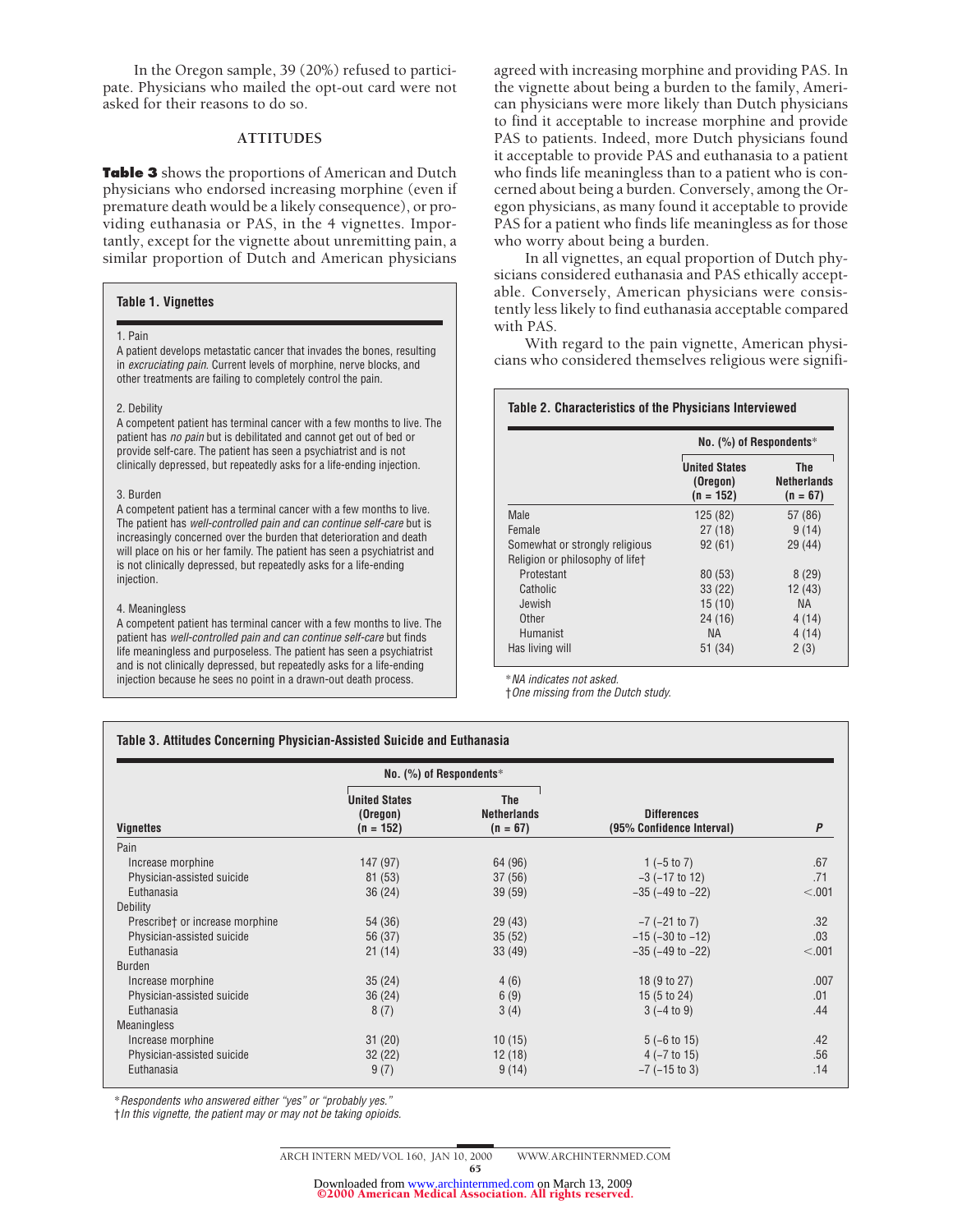|                                                                   | No. (%) of Respondents                          |                                                |  |
|-------------------------------------------------------------------|-------------------------------------------------|------------------------------------------------|--|
|                                                                   | <b>United States</b><br>(Oregon)<br>$(n = 152)$ | <b>The</b><br><b>Netherlands</b><br>$(n = 67)$ |  |
| Have had patients request PAS*<br>or euthanasia<br>Have performed | 73 (48)                                         | 53 (80) <sup>†</sup>                           |  |
| Euthanasia                                                        | $\Omega$                                        |                                                |  |
| PAS*                                                              | 11 $(7)$                                        | 30(45)                                         |  |
| Life-ending without request                                       | 3(2)                                            | $10(15)$ §                                     |  |

\*In the Dutch study, euthanasia and physician-assisted suicide (PAS) were taken together in this question. The Dutch figure refers to explicit requests at <sup>a</sup> particular time, not requests for assistance with death at <sup>a</sup> later time. †Difference between percentage of American physicians and percentage of

Dutch physicians who had had <sup>a</sup> request for either euthanasia or PAS: −29 (95% confidence interval, -42 to -16); P<.001.

‡Difference: −38 (95% confidence interval, −50 to −24); P,.001. §Difference: −13 (95% confidence interval, −22 to −41).

cantly less inclined to support euthanasia (OR, 0.4; 95% CI, 0.2-0.8) or PAS (OR, 0.4; 95% CI, 0.2-0.8). American physicians who had a living will did not give different answers to the vignettes than those who did not. Dutch internists who considered themselves religious were less likely to find euthanasia acceptable in the debility vignette (OR, 0.3; 95% CI, 0.0-0.9), and less likely to find PAS acceptable in the meaninglessness vignette (OR, 0.1; 95% CI, 0.0-0.8).

Regarding gender, female physicians from Oregon were more likely to find increasing morphine (OR, 3.0; 95% CI, 1.2-7.6) and PAS (OR, 3.6; 95% CI, 1.4-8.8) ethically acceptable in the meaninglessness vignette. Dutch female internists were less likely to find PAS acceptable in the pain vignette (OR, 0.2; 95% CI, 0.0-0.9). None of the Dutch female internists considered burden a justifiable reason for PAS or euthanasia, whereas 30% of the American female physicians thought this could be a reason. Because of the small numbers, statistical significance could not be established.

American physicians who had ever performed PAS were more likely to find providing PAS in the pain vignette acceptable (OR, 12.2; 95% CI, 1.5 to 100.0). Dutch internists who said that they had ever performed euthanasia or PAS were more likely to find euthanasia acceptable in the pain vignette (OR, 4.9; 95% CI, 1.3-18.1). For the Dutch internists, having had a request for euthanasia or PAS did not make a significant difference in the answers to the vignettes.

## **PRACTICES**

**Table 4** and **Table 5** compare practices of euthanasia, PAS, and life-ending without an explicit request between Dutch and American physicians.

Of the Dutch internists, 30 (45%) had intentionally assisted patients in dying at least once, whereas 14 (9%) of the American physicians had ever done so. Also, a significantly higher percentage of the Dutch internists said they had ever received a request from a patient for

## **Table 5. Characteristics of Most Recent Case of Euthanasia, PAS, or Life-Ending Without Request**

|                                                                                              | No. (%) of Respondents                         |                                         |  |
|----------------------------------------------------------------------------------------------|------------------------------------------------|-----------------------------------------|--|
|                                                                                              | <b>United States</b><br>(Oregon)<br>$(n = 13)$ | The<br><b>Netherlands</b><br>$(n = 37)$ |  |
| Diagnosis                                                                                    |                                                |                                         |  |
| Cancer                                                                                       | 11 (82)                                        | 33 (89)                                 |  |
| Acquired immunodeficiency<br>syndrome                                                        | 1(9)                                           | 2(6)                                    |  |
| <b>Other</b>                                                                                 | 1(9)                                           | 2(6)                                    |  |
| Shortening of life                                                                           |                                                |                                         |  |
| $>6$ mo                                                                                      | 0                                              | 1(3)                                    |  |
| $1-6$ mo                                                                                     | 1(8)                                           | 6(16)                                   |  |
| $1-4$ wk                                                                                     | 4(31)                                          | 19(51)                                  |  |
| $\leq 1$ wk                                                                                  | 8(62)                                          | 11(30)                                  |  |
| Explicit request by the patient                                                              | 10(77)                                         | 30(81)                                  |  |
| Cared for patient for $\geq 6$ mo                                                            | 13 (100)                                       | 18(68)                                  |  |
| Discussed with other physician                                                               | 1(8)                                           | 34 (92)                                 |  |
| Would provide to similar patient again                                                       | 12 (92)                                        | 27 (89)                                 |  |
| Physician satisfied/comforted that<br>s/he helped patient end life<br>in the way s/he wished | 6(50)                                          | $26(87)$ *                              |  |

\*In the Dutch study, this question was only asked when last cases concerned euthanasia and physician-assisted suicide (PAS), not life-ending without explicit request.

euthanasia or PAS (53 [80%] of the Dutch vs 73 [48%] of the American physicians;  $P < .001$ ).

Among Dutch and American physicians, there is great similarity in the cases of PAS, euthanasia, and lifeending without an explicit request concerning the diagnosis of the patients (predominantly cancer and acquired immunodeficiency syndrome), the percentage of the cases in which there was an explicit request from the patient, the percentage of physicians who said they would provide assistance in dying again, and in the estimated length of life forgone. The main differences concern the higher frequency of consultation with another physician by the Dutch, the higher percentage of Dutch physicians who said that they were satisfied that they had helped the patient end life the way she or he wished, and the lower percentage of Dutch who had cared for their patients for more than 6 months. Because of the low numbers of actual cases, it was not possible to calculate CIs or *P* values for these differences.

## **COMMENT**

To our knowledge, this study is the first to compare attitudes and practices regarding euthanasia and PAS using the same questions between different countries. It has several important implications.

First, an important difference that emerges from the vignette study is that American physicians seem to be much less supportive of euthanasia than their Dutch colleagues, but the support for PAS is similar in all 4 vignettes. This suggests a resistance by American physicians to perform the final life-ending action, but at the same time a willingness to help patients who want to end their life. The proportions of physicians having practiced euthanasia, PAS, or life-ending without an explicit

ARCH INTERN MED/ VOL 160, JAN 10, 2000 WWW.ARCHINTERNMED.COM 66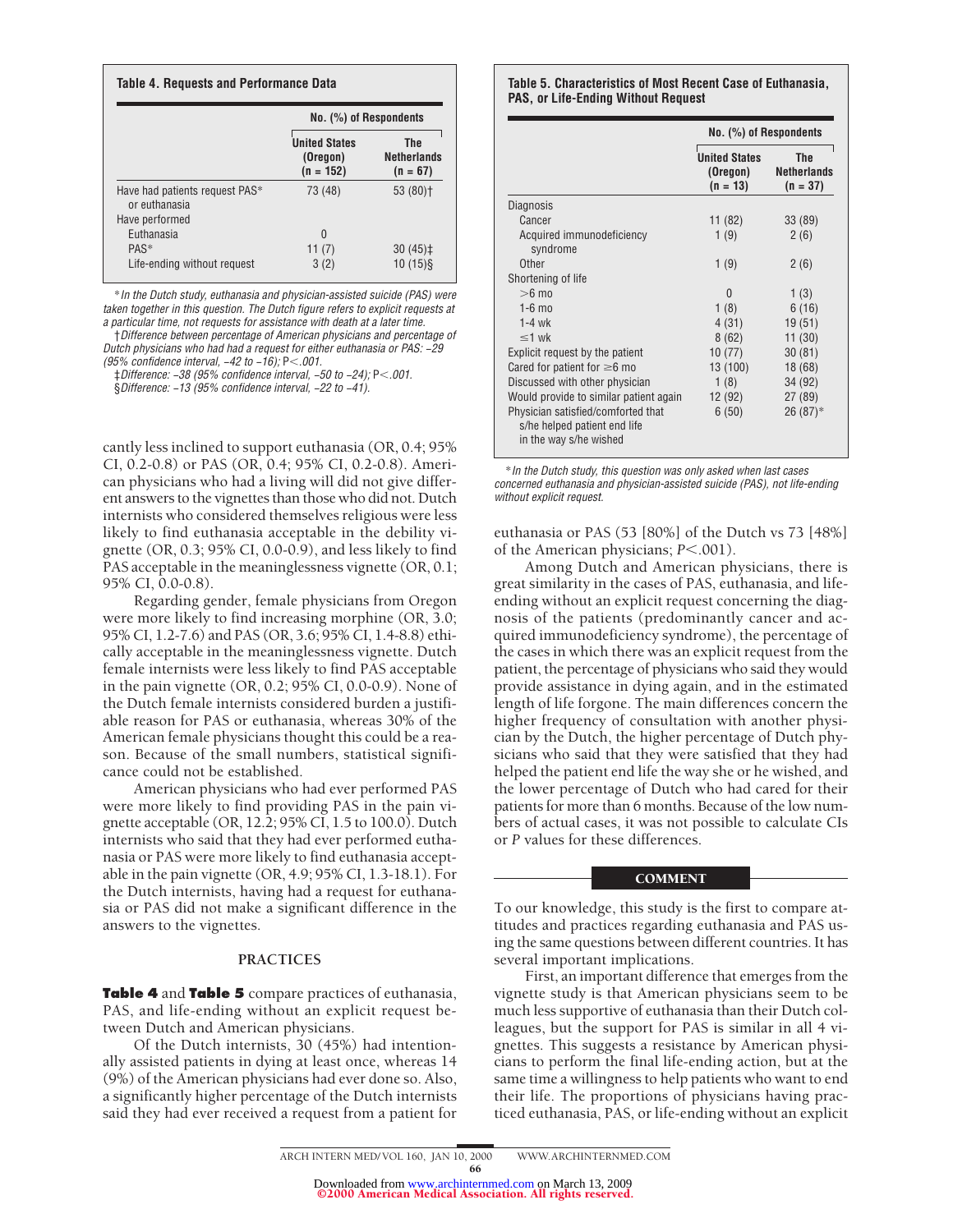request differ much more between the 2 countries than the attitudes of the physicians; this suggests that the differences in practice may be affected by the legal climate, although differences in level of religious belief may argue against this since those who are religious tend to oppose euthanasia and PAS and American physicians are more religious.

Importantly, American physicians consider the fear of being a burden as an acceptable justification for assistance with dying more often than their Dutch counterparts. In the United States, the emphasis on the importance of being autonomous may lead to the feeling that being dependent on other people may be an acceptable reason to end life. This attitude may be more prevalent in Anglo-American studies, since it was also reported in a study of British physicians.12 Moreover, in the American health care financing system, long-term palliative care may rapidly become a heavy financial burden to families of patients; the need to take care of a relative sometimes leads to difficulties in the employment situation and to considerable income loss.13-15 There are no research data on the frequency of such financial problems in the Netherlands, but since virtually all Dutch citizens are insured for all expensive forms of health care, it is improbable that families have to spend large amounts of money on the care of their relatives. However, the caregiving burden that longterm palliative care may put on families and whether this affects interest in euthanasia or PAS needs additional study. The fact that Dutch physicians reject the feeling of being a burden as a reason for euthanasia suggests that the liberal legal climate has not led them to find any reason for euthanasia or PAS acceptable.

Third, these data suggest a discrepancy between the attitudes of Dutch physicians toward PAS and their actual practices. From their answers to the vignettes, Dutch physicians find PAS and euthanasia equally acceptable. This is in agreement with the policy statement of the Royal Dutch Medical Association.<sup>16</sup> Yet this is not the practice: the 67 internists from our study had been involved with 30 cases of euthanasia but only 1 case of PAS. Generally, Dutch physicians perform euthanasia significantly more often than PAS.<sup>5</sup> There are indications that patients often were no longer able to swallow drugs themselves and also that physicians wanted to be sure death would occur rapidly,<sup>17</sup> but the reasons for the discrepancy between theoretical acceptability and actual practice need more study.

Fourth, in countries where PAS and euthanasia are not tolerated, increasing morphine is often seen as the only possibility to help a patient die, because morphine is a routine therapeutic intervention for terminally ill patients. In the vignette where the patient was in pain, more physicians in both countries thought increasing morphine acceptable than intentionally prescribing or administering life-ending drugs. However, in the vignettes in which the patient had no pain, there was a much smaller difference; most of the Dutch and American physicians who would allow for prescribing or increasing morphine also considered PAS ethically acceptable.

Fifth, the higher percentage of Dutch physicians who had consulted a colleague before assisting a patient to die may be explained by the demands of the Dutch notification procedure.18 For American physicians, others have also

found low consultation rates, probably because euthanasia and PAS are illegal and consultation exposes physicians to potential legal prosecution and peer censure.<sup>8,9,19</sup>

It is remarkable that as many American physicians as Dutch who had performed PAS said they would act in the same way with a similar patient, while only half of the American physicians said that they were satisfied they had helped the patient ending life the way desired. This possibly indicates more ambivalence among American physicians.

The higher percentage of Dutch physicians who, at some time, had received requests for euthanasia or PAS indicates a greater readiness on the part of patients in the Netherlands to ask for help in dying.

Finally, almost none of the Dutch physicians reported having a living will as compared with one third of the American physicians. Interestingly, the fact that the Netherlands has a liberal policy with regard to euthanasia does not lead its physicians to write living wills for themselves.

This study has 2 limitations. First, there was a difference in interview context: in the Netherlands, the vignettes were part of a much longer face-to-face interview, while in the United States, interviews were shorter and were conducted on the telephone. However, studies do show reasonable comparability in results between telephone and face-to-face interviews, although there may be a lower response rate for telephone interviews on sensitive issues.<sup>20,21</sup> Our telephone interviews, however, had a high response rate. A second limitation lies in the low number of actual cases, making a thorough statistical comparison of the data about the performance of physician-assisted death impossible.

In conclusion, there is great similarity between attitudes of American and Dutch physicians concerning increasing morphine and PAS. Important differences between the physicians in our study concerned euthanasia and also expected burden to the family as a reason for PAS. More research is needed into the reasons for these differences.

## *Accepted for publication April 13, 1999.*

*This study was supported by a grant from the Dutch Ministry of Justice and Ministry of Health, Welfare, and Sports, the Hague, the Netherlands, and by the American Cancer Society (grant PBR-80). Dr Emanuel is a recipient of the American Cancer Society Career Development Award.*

*We thank Bregje Onwuteaka-Philipsen, MA, for reviewing the calculations and Lorraine Webber for retranslating the vignettes.*

*Reprints: Dick Willems, MD, PhD, Institute for Research in Extramural Medicine and the Department of Social Medicine, Vrije Universiteit, Van der Boechorststraat 7, 1081 BT Amsterdam, the Netherlands (e-mail: d.willems.emgo@med.vu.nl).*

## **REFERENCES**

- 1. Verhoef MJ, Kinsella TD. Alberta Euthanasia Survey: 3-year follow-up. CMAJ. 1996;155:885-890.
- 2. Stevens CA, Hassan R. Management of death, dying and euthanasia: attitudes and practices of medical practitioners in South Australia. J Med Ethics. 1994; 20:41-46.
- 3. Emanuel EJ, Fairclough DL, Daniels ER, Clarridge BR. Euthanasia and physician-